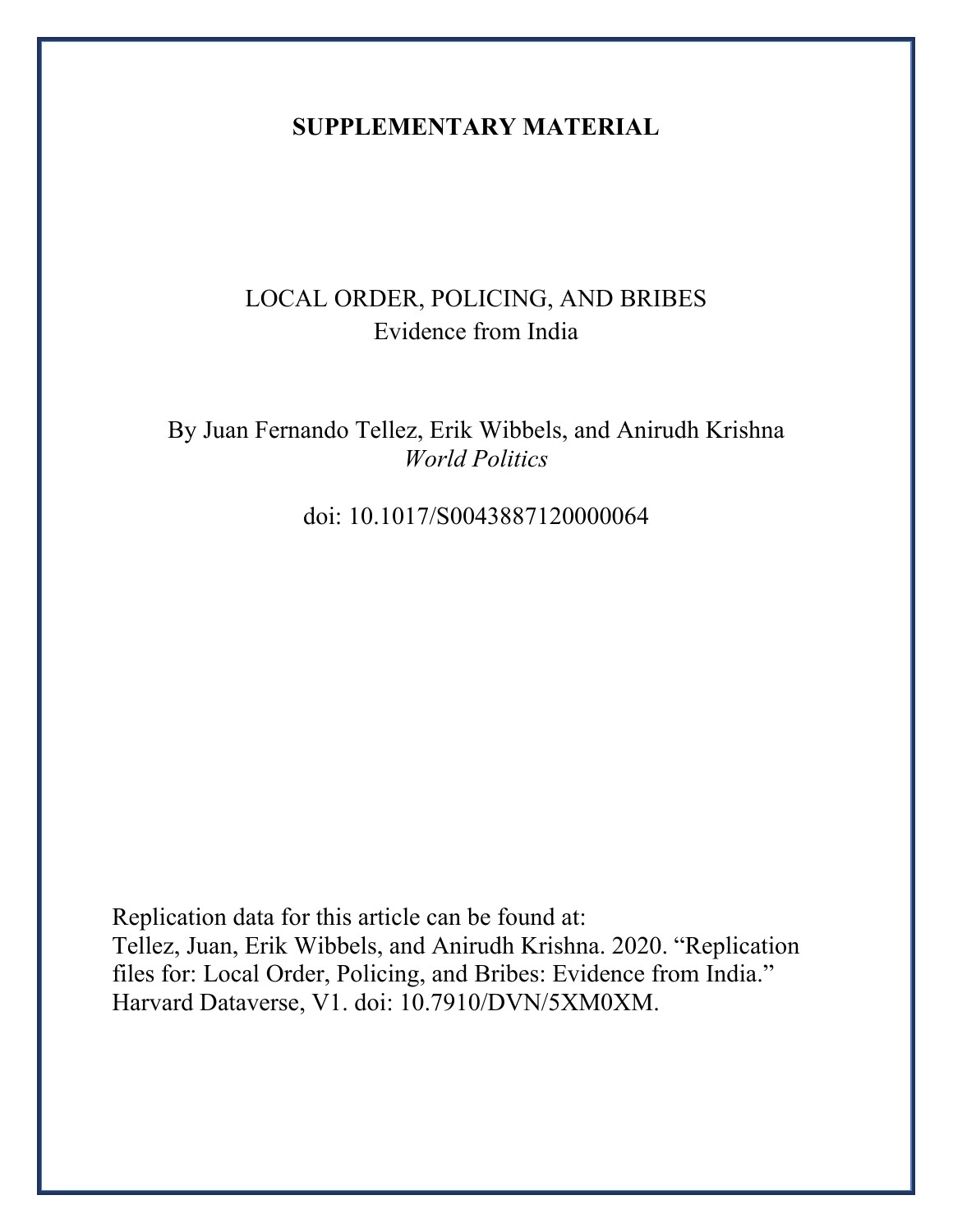#### SUPPLEMENTARY MATERIAL 1

#### **APPENDIX**

#### **SURVEY**

We use the following survey items in the analysis:

- Theft reporting: "Things get stolen from people's homes, and sometimes they go to the police and sometimes they do not. In which of the following situations would you go to the police? [select multiple]"
- Bribe cost: "How much do you think you would have to pay for the police to begin an investigation for the theft of X?"
- Police satisfaction: "How satisfied are you with the quality of LOCAL POLICING for your family?"
- *•* Social connectedness:
	- **–** "Suppose that 10 of your neighbors were invited to help in community work, such as a community water project, cleaning of gutters, or weeding on the side of the road. How many do you think would show up?"
	- **–** "How often do people in your neighborhood help each other with problems (e.g. taking care of a sick family member, finding a job, lending money)?"
- Incidence of local conflict: "How often are there serious disagreements among people who live in this neighborhood?"
- Help from leader: "Did you receive help from neighborhood leader in dealing with: THEFT; POLICE;"

**Assets.** We follow prior approaches that measure economic well-being in the developing world by leveraging data on asset ownership ([Deaton,](#page-11-0) [2006](#page-11-0)). We create indicators for whether the respondent owns a variety of assets and combine these into an index. We expect respondents with higher values on the index enjoy greater wealth than those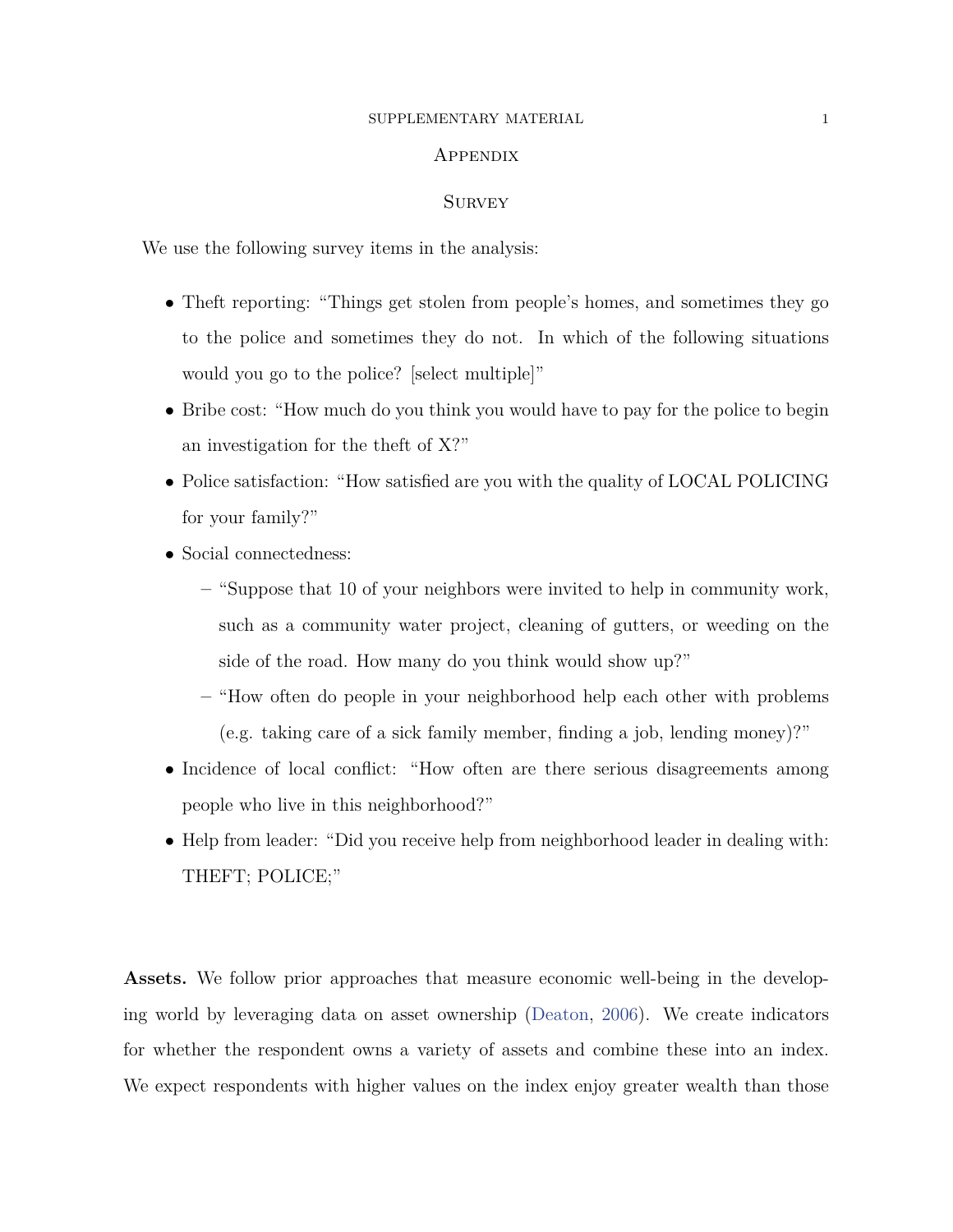#### 2 TELLEZ, WIBBELS, AND KRISHNA

with lower values on the index. The relevant assets include: small vehicles (i.e., motorcycle, rickshaw); sewing machines and other household tools; furniture; appliances such as fridges and stoves; communication appliances such as television, radio and cell phone; and whether the respondent owns any agricultural land.

**Network Census.** Data collection for the network census constituted a demanding survey and enumeration process. This proceeded as follows: first, enumerators collected a list of all residents in the slum, gathering the names of residents, and programming those names for subsequent use. With this list in place, enumerators then asked household respondents a set of 23 questions bearing on social, political and economic ties with individuals in their settlement; these questions asked respondents to provide the names of individuals they socialized with, talked politics with, would go to with problems, who helped them find jobs, etc.

This process resulted in 2581 respondents (one per household) in the 8 settlements and allows us to map their full social and political networks. To assess the relationship between our individual-connectedness questions and the social network density of respondents, we regress the network attributes of individuals, including their in-degree on responses to our individual connectedness measure.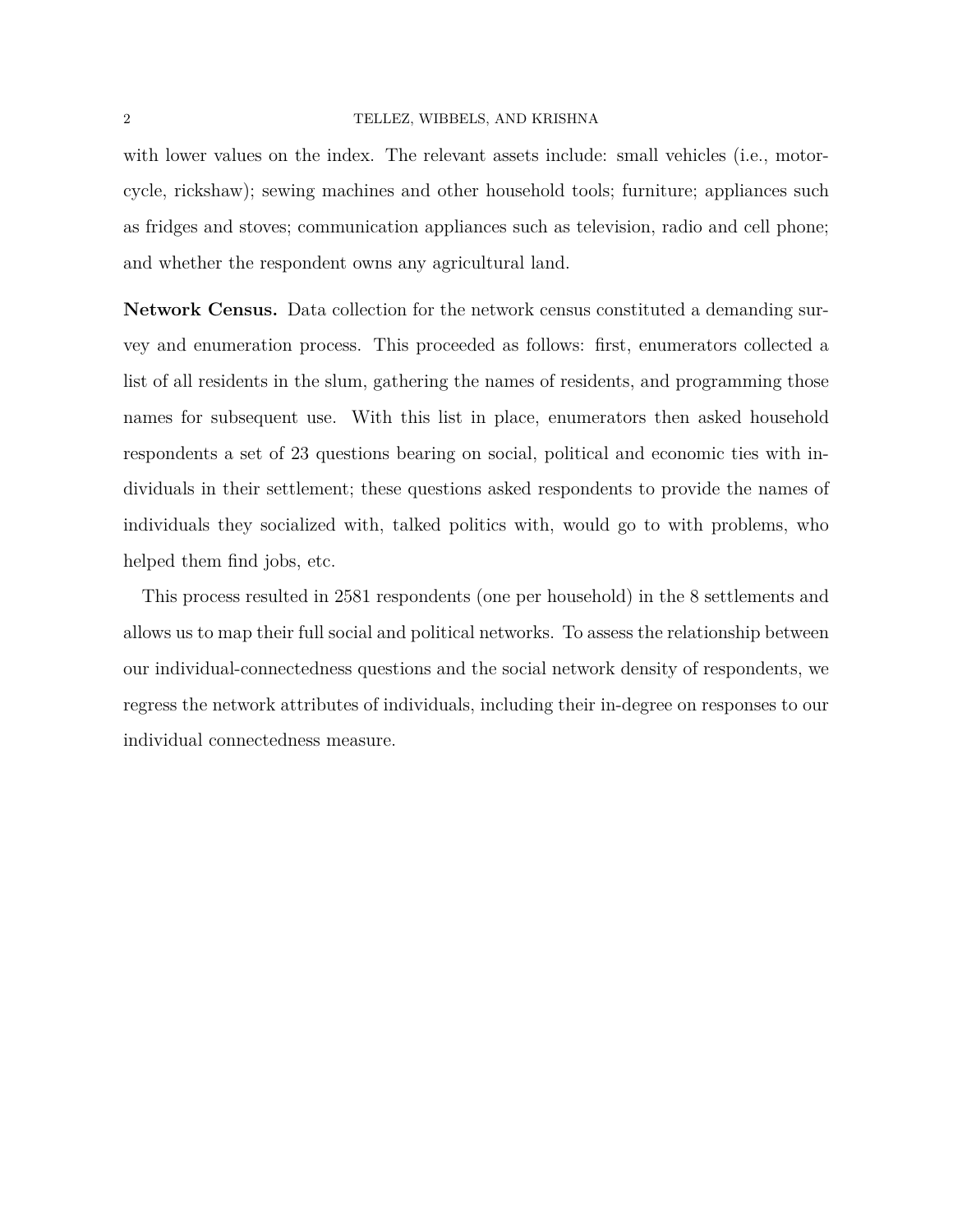

**Distribution of Connectedness and Density Variables**

Figure A.1. Distribution of social and political connectedness, social and political slum density.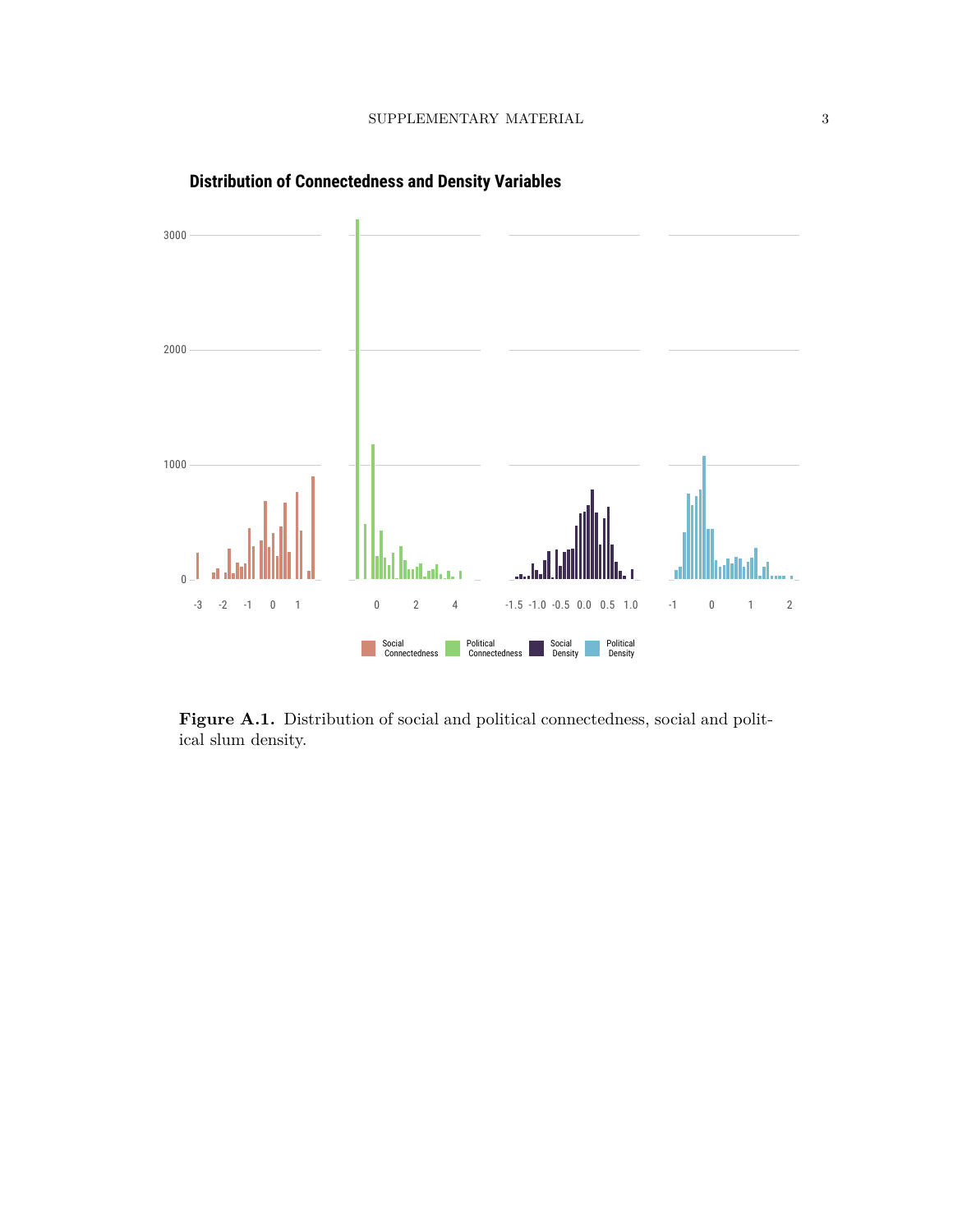

Figure A.2. Distribution of expected motorcycle theft bribe costs across neighborhoods.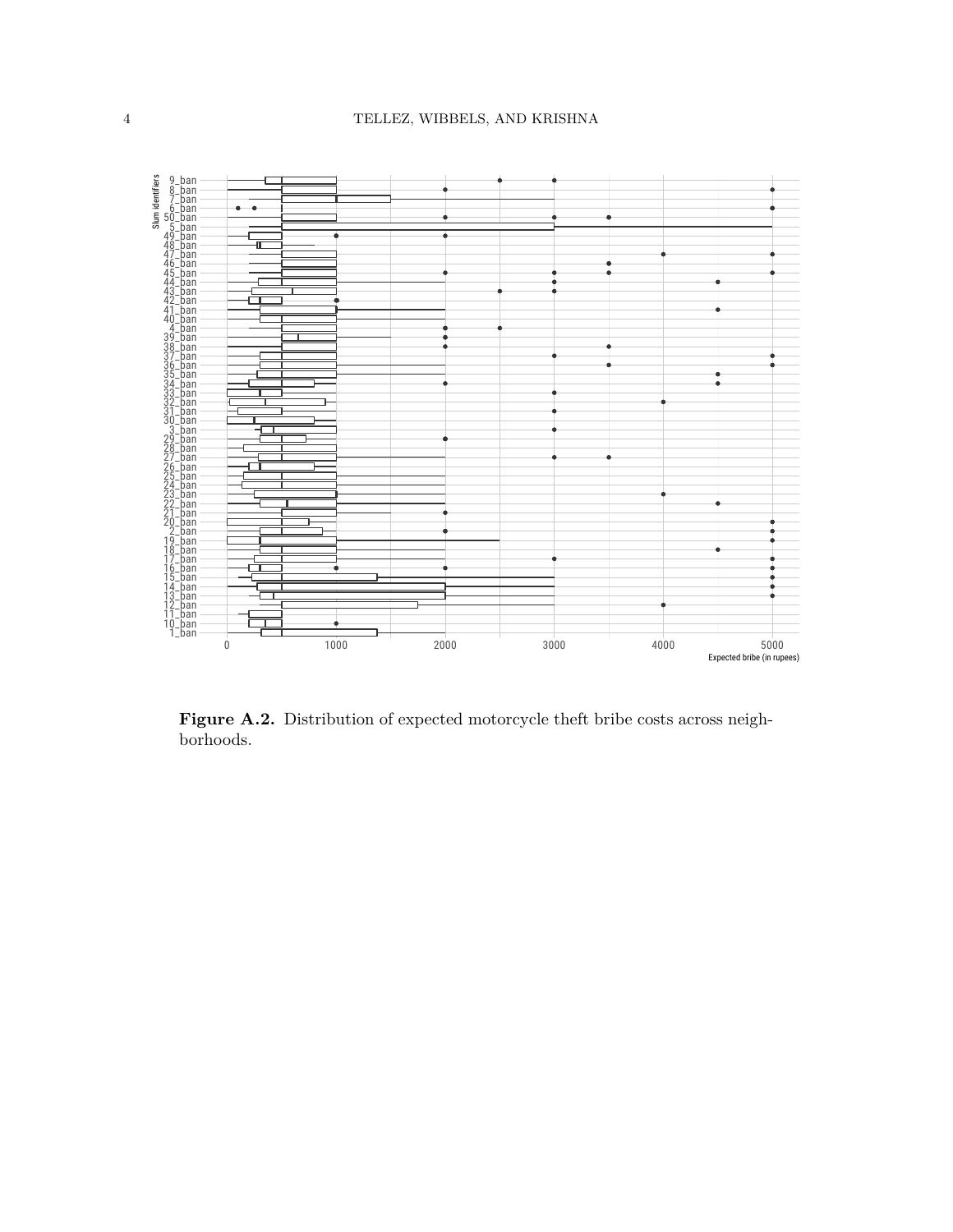| Social in-degree         |
|--------------------------|
| $2.365***$               |
| (0.179)                  |
| $0.144***$               |
| (0.048)                  |
| 0.004                    |
| (0.004)                  |
| 0.140                    |
| (0.105)                  |
| 2535                     |
| 0.006                    |
| 0.003                    |
| $2.646$ (df = 2527)      |
| $2.051**$ (df = 7; 2527) |
|                          |

**Table A.1.** Network model predicing social in-degree with social connectedness measure. Includes controls for religion and survey wave.

*∗∗∗*p *<* .01; *∗∗*p *<* .05; *<sup>∗</sup>*p *<* .1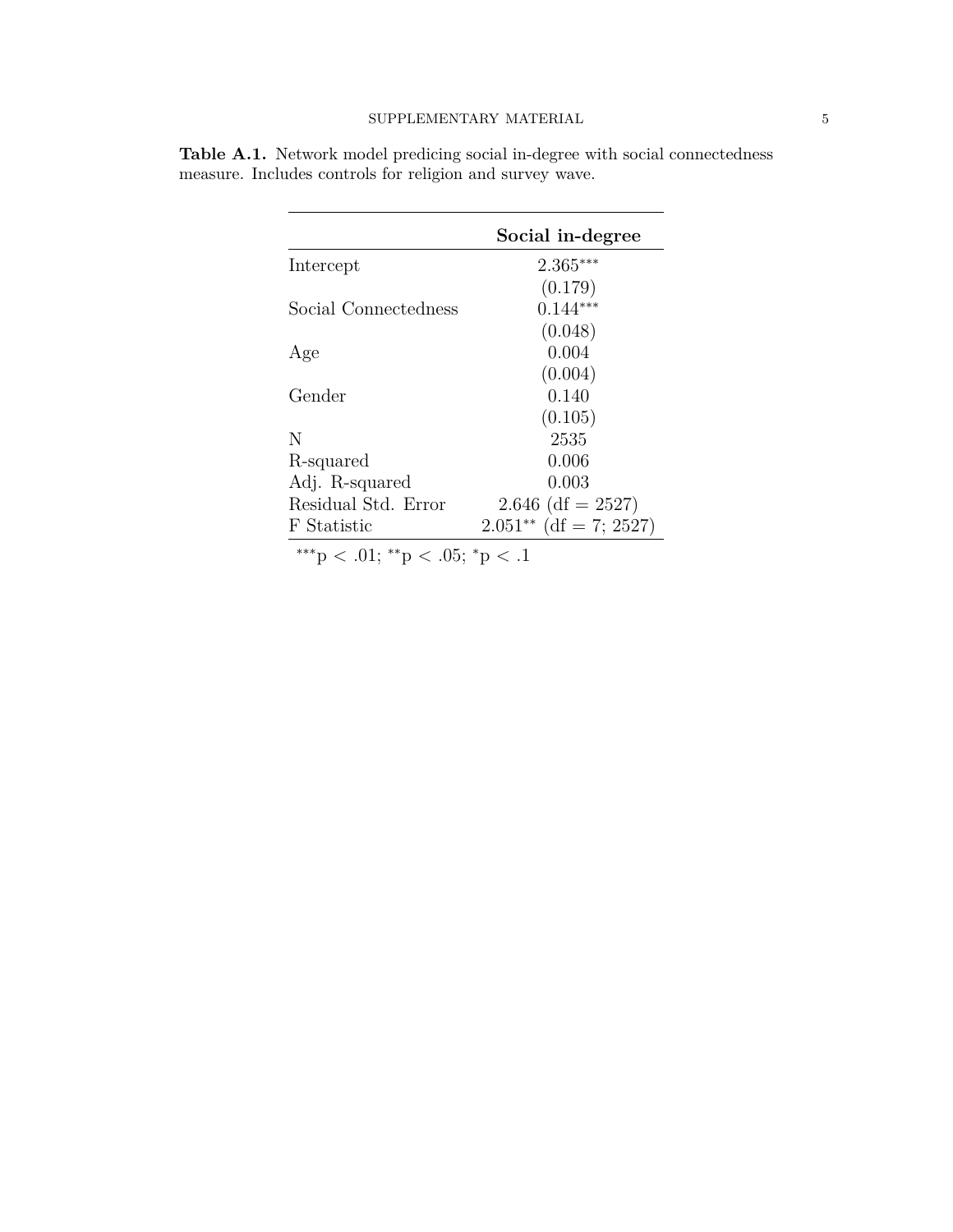|                             |                       |                        |                      | Dependent variable:   |                        |                      |
|-----------------------------|-----------------------|------------------------|----------------------|-----------------------|------------------------|----------------------|
|                             | Moto                  | $\overline{\text{TV}}$ | Stove                | Moto                  | $\overline{\text{TV}}$ | <b>Stove</b>         |
|                             | (1)                   | (2)                    | (3)                  | (4)                   | (5)                    | (6)                  |
| Intercept                   | $1.752***$            | $0.864***$             | $-0.032$             | $1.970***$            | $1.022***$             | 0.148                |
|                             | (0.521)               | (0.222)                | (0.342)              | (0.558)               | (0.232)                | (0.347)              |
| Social connectedness        | $0.371***$<br>(0.069) | $0.176***$<br>(0.033)  | $0.099**$<br>(0.044) |                       |                        |                      |
| Social density              | 0.222<br>(0.259)      | 0.136<br>(0.190)       | 0.066<br>(0.274)     |                       |                        |                      |
| Political connectedness     |                       |                        |                      | $-0.139**$<br>(0.055) | $-0.019$<br>(0.035)    | $0.105**$<br>(0.050) |
| Political density           |                       |                        |                      | $0.520***$<br>(0.191) | $0.306**$<br>(0.140)   | 0.197<br>(0.223)     |
| Age                         | $-0.008$              | $-0.001$               | 0.003                | $-0.007$              | $-0.001$               | 0.001                |
|                             | (0.006)               | (0.003)                | (0.003)              | (0.006)               | (0.003)                | (0.003)              |
| $Gender = man$              | 0.067                 | 0.001                  | $-0.008$             | $-0.005$              | $-0.019$               | 0.001                |
|                             | (0.149)               | (0.070)                | (0.083)              | (0.144)               | (0.069)                | (0.079)              |
| Low caste                   | $-0.226$              | $-0.151*$              | $-0.182$             | $-0.137$              | $-0.150*$              | $-0.203$             |
|                             | (0.171)               | (0.091)                | (0.126)              | (0.155)               | (0.088)                | (0.125)              |
| Tribal caste                | 0.663                 | 0.101                  | 0.132                | $0.766*$              | 0.136                  | 0.168                |
|                             | (0.459)               | (0.209)                | (0.312)              | (0.448)               | (0.213)                | (0.293)              |
| Education                   | 0.011                 | 0.005                  | $0.023***$           | 0.022                 | 0.003                  | $0.020**$            |
|                             | (0.014)               | (0.009)                | (0.008)              | (0.016)               | (0.009)                | (0.008)              |
| Religious fractionalization | 0.306                 | $-0.079$               | 0.134                | 0.247                 | $-0.266$               | 0.027                |
|                             | (0.387)               | (0.242)                | (0.370)              | (0.396)               | (0.247)                | (0.356)              |
| Caste fractionalization     | 0.447                 | $-0.042$               | $-0.267$             | 0.421                 | 0.052                  | $-0.218$             |
|                             | (0.390)               | (0.273)                | (0.418)              | (0.395)               | (0.276)                | (0.390)              |
| Muslim                      | $-0.107$              | $-0.140$               | $-0.334*$            | 0.089                 | $-0.129$               | $-0.354*$            |
|                             | (0.217)               | (0.123)                | (0.196)              | (0.218)               | (0.120)                | (0.196)              |
| Asset index                 | $0.079**$             | $-0.054***$            | $-0.061***$          | $0.060*$              | $-0.050***$            | $-0.052***$          |
|                             | (0.036)               | (0.018)                | (0.019)              | (0.036)               | (0.018)                | (0.019)              |
| N:                          | 2522                  | 5520                   | 5594                 | 2537                  | 5551                   | 5642                 |

Table A.2. Effect of individual connectedness and neighborhood density on willingness to report theft of individual items. Errors clustered at slum-level.

*Note: <sup>∗</sup>*p*<*0.1; *∗∗*p*<*0.05; *∗∗∗*p*<*0.01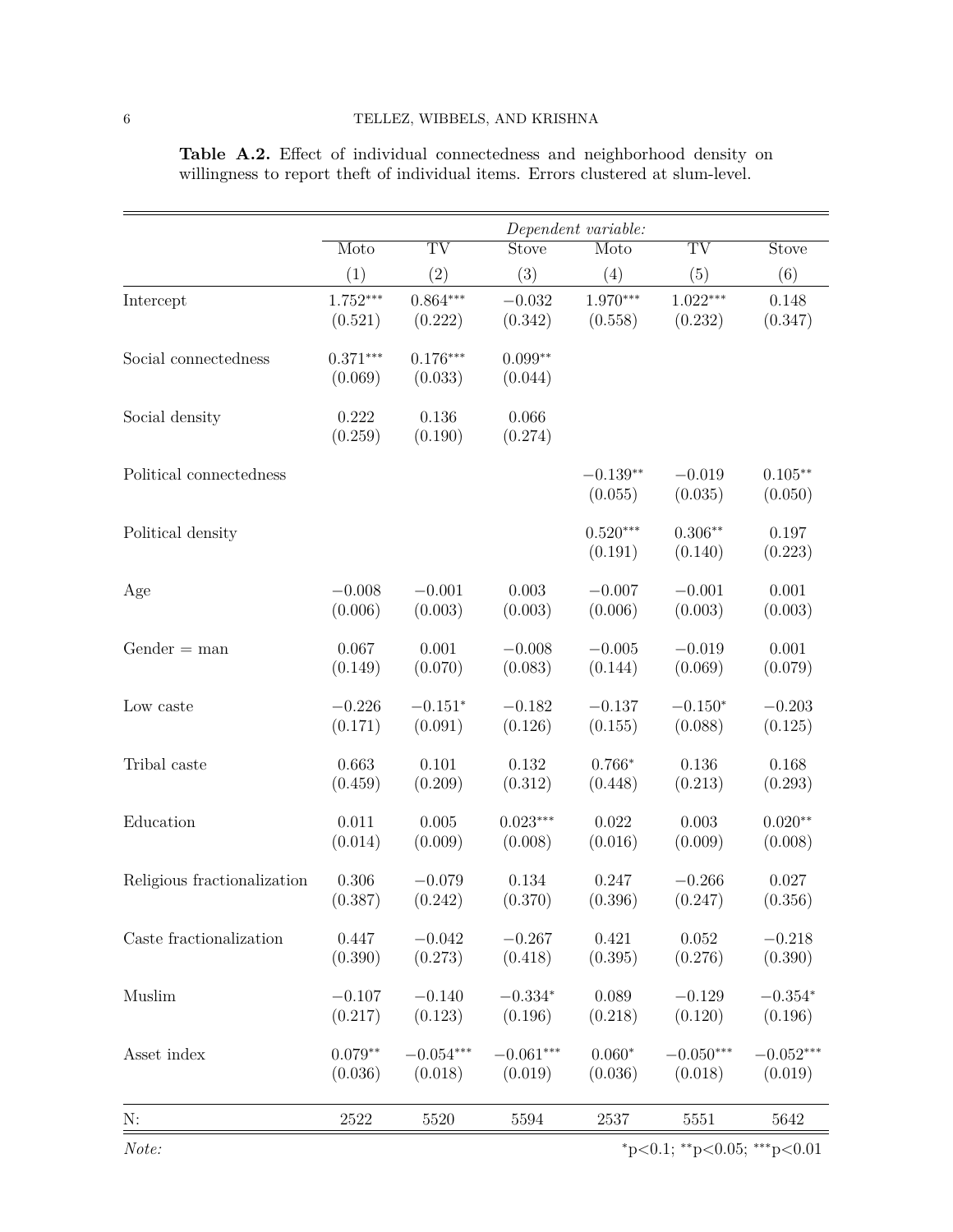|                                         | Dependent variable:<br>Bribe paid to investigate theft of moto, rupees |                                         |  |
|-----------------------------------------|------------------------------------------------------------------------|-----------------------------------------|--|
|                                         |                                                                        |                                         |  |
|                                         | (1)                                                                    | (2)                                     |  |
| Count: Intercept                        | $6.031***$                                                             | $6.053***$                              |  |
|                                         | (0.246)                                                                | (0.244)                                 |  |
| Count: Social connectedness             | $-0.165***$                                                            |                                         |  |
|                                         | (0.040)                                                                |                                         |  |
| Count: Social density                   | 0.065                                                                  |                                         |  |
|                                         | (0.154)                                                                |                                         |  |
| Count: Political connectedness          |                                                                        | $-0.012$                                |  |
|                                         |                                                                        | (0.016)                                 |  |
| Count: Political density                |                                                                        | 0.090                                   |  |
|                                         |                                                                        | (0.081)                                 |  |
| Zero-Inflation: Intercept               | $-2.290***$                                                            | $-1.750**$                              |  |
|                                         | (0.822)                                                                | (0.790)                                 |  |
| Zero-Inflation: Social connectedness    | $-0.388***$                                                            |                                         |  |
|                                         | (0.089)                                                                |                                         |  |
| Zero-Inflation: Social density          | $1.380**$                                                              |                                         |  |
|                                         | (0.586)                                                                |                                         |  |
| Zero-Inflation: Political connectedness |                                                                        | 0.028                                   |  |
|                                         |                                                                        | (0.075)                                 |  |
| Zero-Inflation: Political density       |                                                                        | 0.083                                   |  |
|                                         |                                                                        | (0.354)                                 |  |
| N:                                      | 958                                                                    | 932                                     |  |
| Note:                                   |                                                                        | $*_{p<0.1;}$ $*_{p<0.05;}$ $*_{p<0.01}$ |  |

Table A.3. Effect of individual connectedness and neighborhood density on amount paid in bribe. Zero-inflated negative binomial models. Errors clustered at slum-level. Control variables not shown.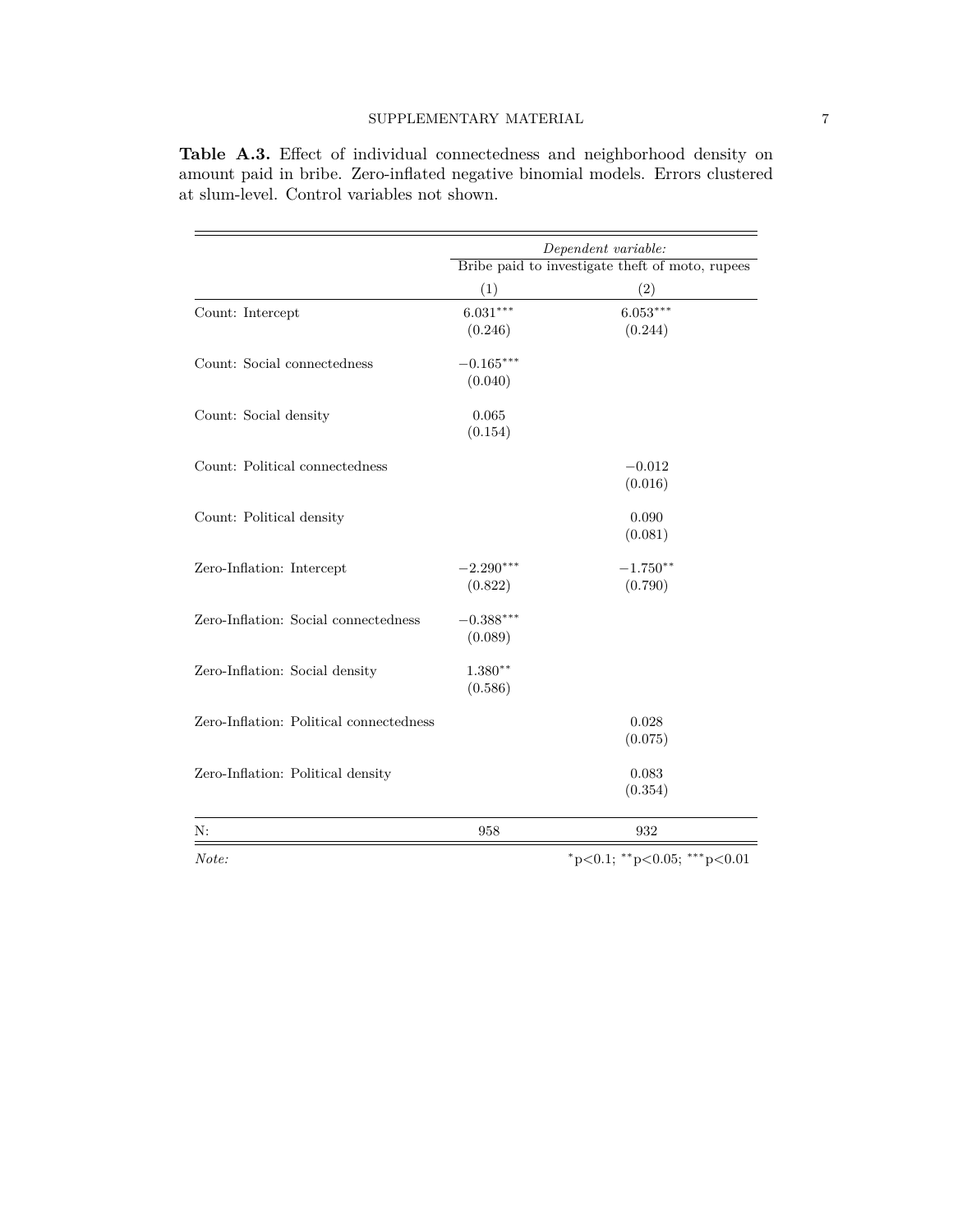

### **Role of Informal Leaders in Slums**

Key services that leaders reported providing for slum.

Figure A.3. Percent of leaders in structured interviews reporting having engaged in each type of activity.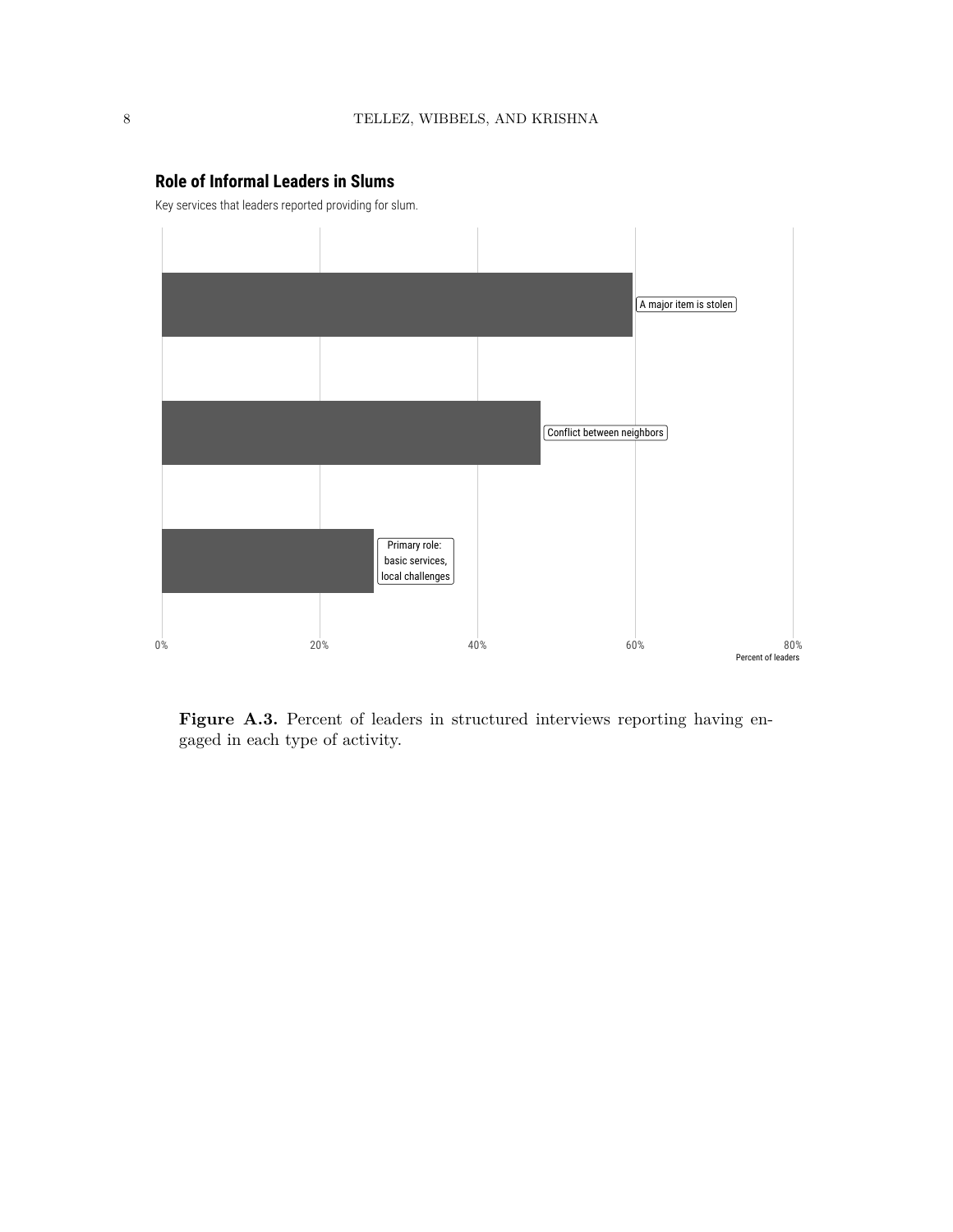|                  | Dependent variable:  |                                |  |
|------------------|----------------------|--------------------------------|--|
|                  | Social Connectedness | <b>Political Connectedness</b> |  |
|                  | (1)                  | (2)                            |  |
| Intercept        | $-0.911***$          | $-0.203*$                      |  |
|                  | (0.077)              | (0.116)                        |  |
| Age              | $-0.001$             | 0.001                          |  |
|                  | (0.001)              | (0.001)                        |  |
| Woman            | $-0.085***$          | $-0.206***$                    |  |
|                  | (0.024)              | (0.033)                        |  |
| Bangalore (2017) | $1.313***$           | $0.866***$                     |  |
|                  | (0.049)              | (0.097)                        |  |
| Jaipur           | $0.897***$           | $-0.317***$                    |  |
|                  | (0.059)              | (0.073)                        |  |
| Patna            | $1.004***$           | $-0.382***$                    |  |
|                  | (0.056)              | (0.083)                        |  |
| Muslim           | $-0.025$             | $-0.070$                       |  |
|                  | (0.045)              | (0.050)                        |  |
| Christian        | 0.017                | $-0.005$                       |  |
|                  | (0.086)              | (0.123)                        |  |
| Wealth index     | $0.015**$            | $0.036***$                     |  |
|                  | (0.008)              | (0.010)                        |  |
| Note:            |                      | *p<0.1; **p<0.05; ***p<0.01    |  |

|                                |  | <b>Table A.4.</b> Correlates of individual connectedness Models fit using OLS, stan- |  |  |
|--------------------------------|--|--------------------------------------------------------------------------------------|--|--|
| dard errors clustered at slum. |  |                                                                                      |  |  |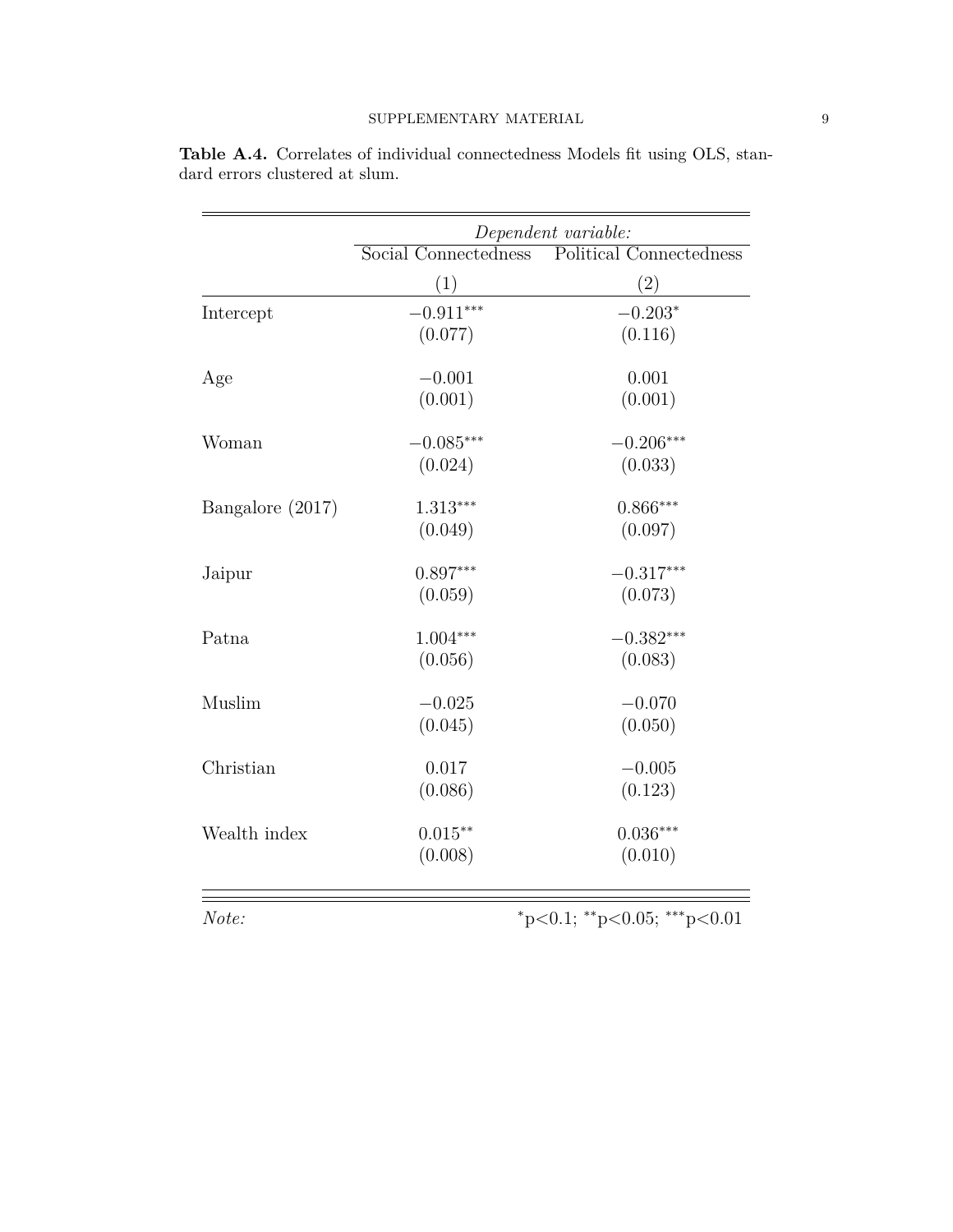|                        | Dependent variable:         |                   |  |
|------------------------|-----------------------------|-------------------|--|
|                        | Social Density              | Political Density |  |
|                        | (1)                         | (2)               |  |
| Intercept              | $-0.964***$                 | $-0.769$          |  |
|                        | (0.347)                     | (0.501)           |  |
| Religious frac.        | $-0.130$                    | 0.242             |  |
|                        | (0.127)                     | (0.183)           |  |
| Caste frac.            | $-0.088$                    | $-0.136$          |  |
|                        | (0.110)                     | (0.159)           |  |
| Settlement recognition | $-0.065$                    | $0.283*$          |  |
|                        | (0.106)                     | (0.153)           |  |
| Average wealth index   | 0.001                       | $0.052**$         |  |
|                        | (0.017)                     | (0.024)           |  |
| Percent women          | 0.321                       | $0.921***$        |  |
|                        | (0.240)                     | (0.346)           |  |
| Average age            | 0.001                       | $-0.003$          |  |
|                        | (0.009)                     | (0.013)           |  |
| Bangalore (2017)       | $1.401***$                  | $0.840***$        |  |
|                        | (0.071)                     | (0.102)           |  |
| Jaipur                 | $0.869***$                  | $-0.394***$       |  |
|                        | (0.070)                     | (0.101)           |  |
| Patna                  | $0.959***$                  | $-0.386***$       |  |
|                        | (0.076)                     | (0.109)           |  |
| Observations           | 159                         | 159               |  |
| Note:                  | *p<0.1; **p<0.05; ***p<0.01 |                   |  |

**Table A.5.** Correlates of neighborhood density. Models fit using OLS. One observation per slum.